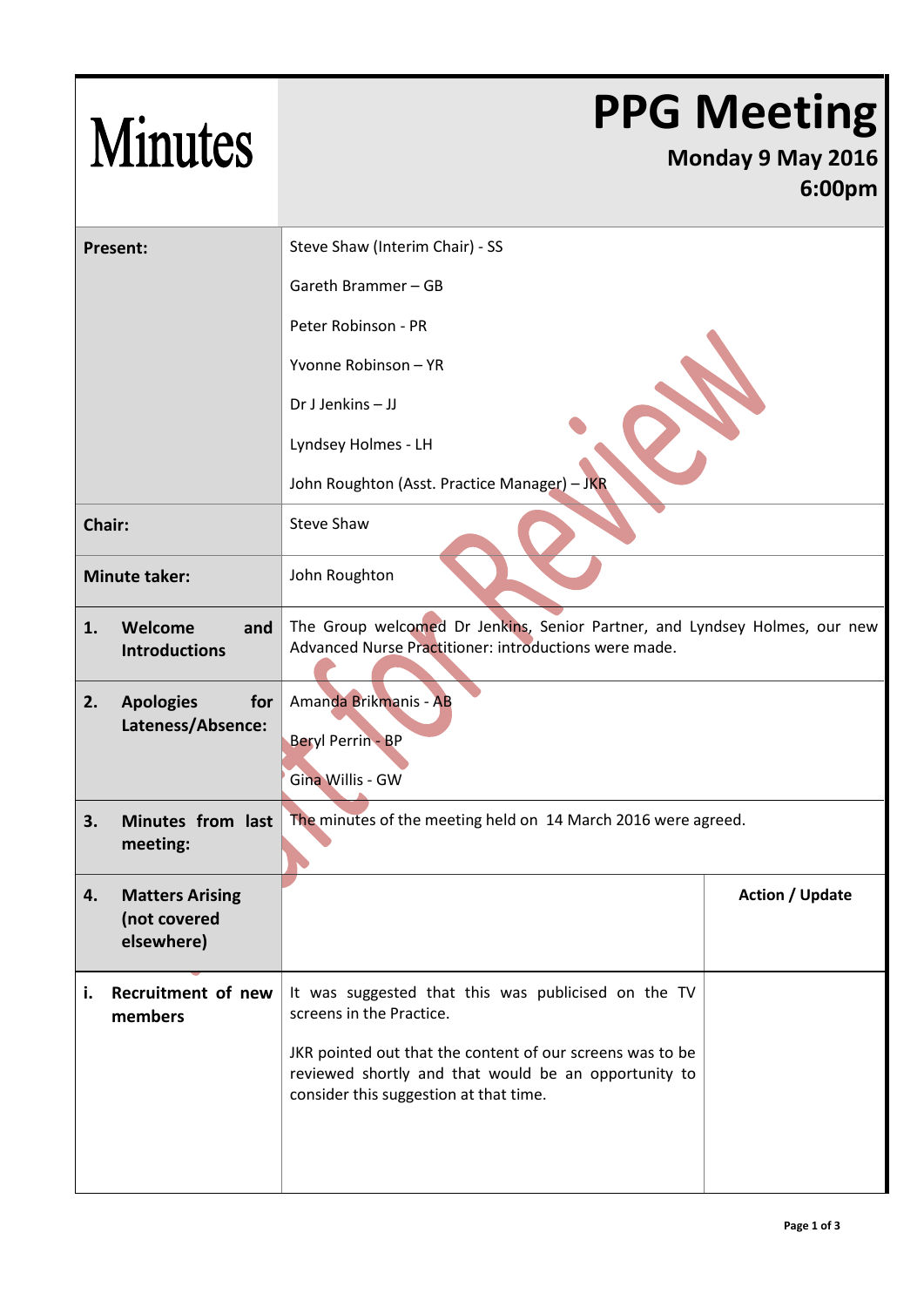| <b>Practice Update</b><br>5.                                    | JKR gave his update on a number of topics:                                                                                                                                                                  |                                                                                              |
|-----------------------------------------------------------------|-------------------------------------------------------------------------------------------------------------------------------------------------------------------------------------------------------------|----------------------------------------------------------------------------------------------|
| <b>Staff Update</b><br>i.                                       | a) Registrars:                                                                                                                                                                                              |                                                                                              |
|                                                                 | Drs Ho, Peracha and Irfan have left as their<br>а.<br>rotations had come to an end.                                                                                                                         |                                                                                              |
|                                                                 | b. Drs Murshid and Brooks have joined us.                                                                                                                                                                   |                                                                                              |
|                                                                 | ANP Lyndsey has joined us recently and she outlined<br>b)<br>her role within the Practice.                                                                                                                  |                                                                                              |
|                                                                 | Practice Nurse: Nurse Lorraine has joined us recently<br>C)                                                                                                                                                 |                                                                                              |
|                                                                 | d) In-Practice Pharmacist: Seb Gregory has joined us<br>recently.                                                                                                                                           |                                                                                              |
| <b>Electronic</b><br>ii.<br>Prescribing<br><b>Service (EPS)</b> | Training is underway for implementation date of 8 June.<br>2016.                                                                                                                                            |                                                                                              |
| Appointment<br>6.<br><b>Survey</b>                              |                                                                                                                                                                                                             |                                                                                              |
| <b>The Survey</b><br>Ι.                                         | PR had led the initiative for the Citizens Reference Panel<br>(CRP) to publish a questionnaire about appointment<br>availability at CCG practices.<br>The responses had been collated and circulated to our |                                                                                              |
| The results<br>Н.                                               | Group ahead of this evening's meeting.<br>PR outlined the process undertaken and discussed the                                                                                                              |                                                                                              |
|                                                                 | results achieved.                                                                                                                                                                                           |                                                                                              |
| 7. Future PPG Events                                            |                                                                                                                                                                                                             |                                                                                              |
| <b>General Meeting</b><br>i.                                    | It is envisaged that our General Meeting will take place in<br>Autumn 2016.                                                                                                                                 | If members wish John<br>to book them a place.<br>Please advise him by<br>Friday 27 May 2016. |
| <b>Networking Event</b><br>ii.                                  | There will be a networking event at The Towers on<br>Monday 6 June 2016 17:30 - 20:00.                                                                                                                      |                                                                                              |
|                                                                 |                                                                                                                                                                                                             |                                                                                              |
|                                                                 |                                                                                                                                                                                                             |                                                                                              |